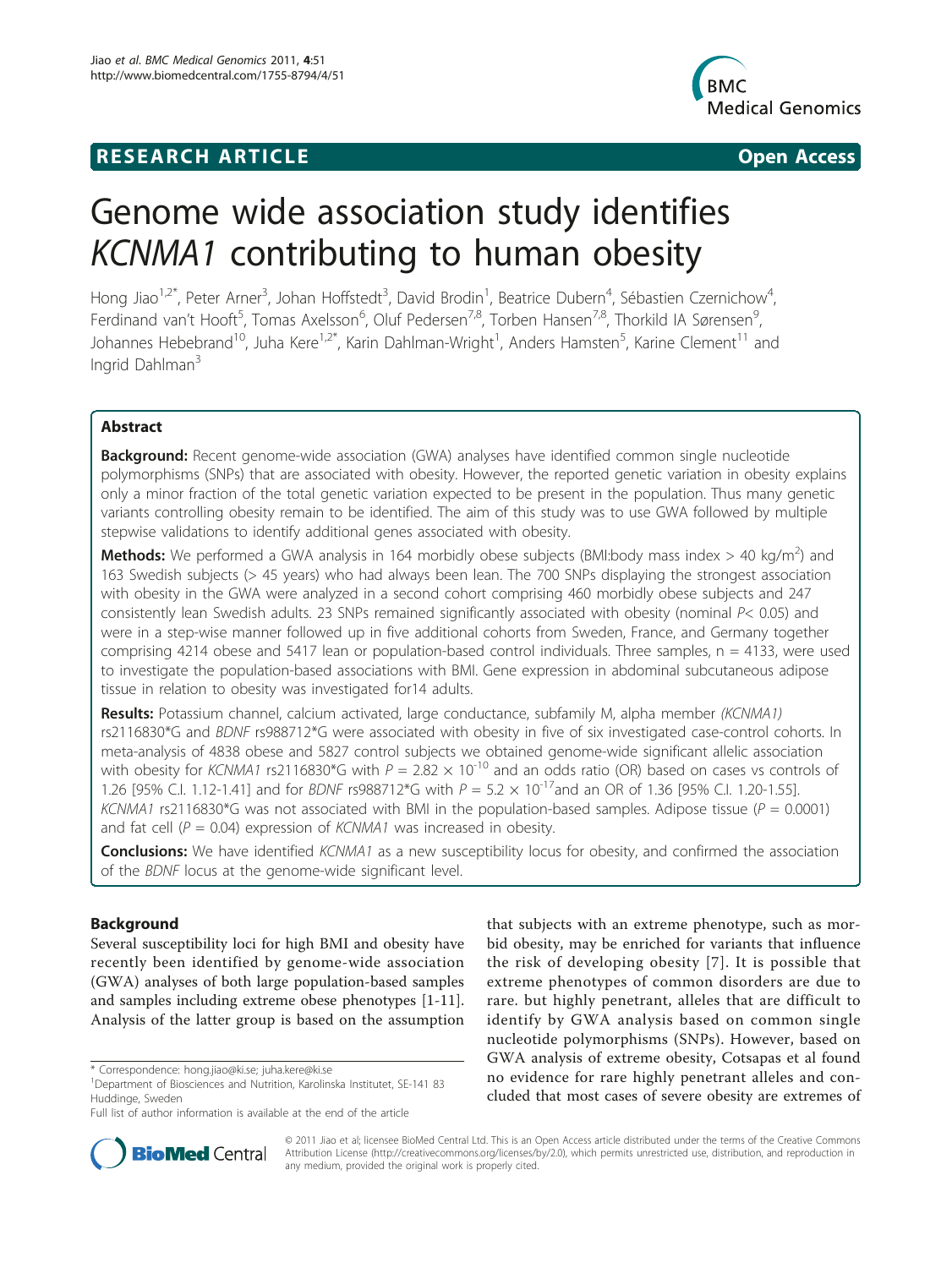<span id="page-1-0"></span>the phenotypic spectrum rather than a distinct condition [[6\]](#page-8-0). However, this does not exclude the existence of rare variants underlying specific cases of morbid obesity [[12-14\]](#page-9-0).

Susceptibility genes for human obesity are believed to act primarily on the central regulation of food intake. Three reported susceptibility loci for obesity harbour genes that are known to be involved in catabolic hypothalamic pathways (MC4R, PCSK1, and BDNF) and many others contain genes that are highly expressed in the central nervous system [[11,15,16](#page-9-0)]. However, studies in mice mutated for *Fto*, the homolog of the human obesity susceptibility gene FTO, have demonstrated peripheral metabolic effects of this gene [[17,18\]](#page-9-0). Overall, the mechanisms of action of most obesity genes are not well understood and adipose tissue, as well as skeletal muscle, which are sites for storage, release, and metabolism of fatty acids, may be involved.

Overall, the reported genetic variation in obesity explains only a minor fraction of the total genetic variation expected to be present in the population. In the most recent GWA meta-analysis, 32 obesity loci explained together only about 2-4% of the genetic variation in BMI [[11](#page-9-0)]. Thus, much of the genetic variation controlling obesity remains to be discovered [[11,15,19](#page-9-0)]. In this study we report the identification of a novel susceptibility gene for obesity by GWA analysis of morbidly obese cases and controls that have a lifelong history of leanness. The association for this gene was confirmed in five independent case versus control cohorts, as well as in population based samples. Finally, we quantified the expression of the novel gene contributing to obesity in human adipose tissue samples.

## Methods

#### **Cohorts**

The cohorts for genetic studies of obesity and BMI are described in Tables 1 and 2. The GWA analysis was performed for the Swedish cohort 1 comprising subjects

Table 2 Population-based cohorts for analysis of BMI

| nationality | cohort | Female/male | BMI* ( $kg/m2$ ) | age* (years) |
|-------------|--------|-------------|------------------|--------------|
| French      | 58     | 1630/1108   | $23.8 + 3.5$     | $49.7 + 6.3$ |
| Swedes      |        | 545/0       | $25.3 + 3.9$     | $43.9 + 4.3$ |
| Danes       |        | 0/850       | $26.1 + 3.6$     | $43.0 + 6.0$ |

Values are mean  $\pm$  SD; \*\*Number of SNPs that were genotyped in each cohort.

§ This cohort is identical to the population-based controls in table 1

(age 16-73 years) with morbid obesity (BMI ≥40.0 kg/  $m<sup>2</sup>$ ), and lean subjects > 45 years old who never had been overweight (BMI always <  $25.0 \text{ kg/m}^2$ ). All subjects in Cohort 1 were at least third generation Scandinavian and lived in Sweden. Swedish cohort 2 was used for initial replication of the GWA results and had identical inclusion criteria. Swedish cohort 3 comprised obese adults with BMI  $\geq 30.0 \text{ kg/m}^2$  and lean subjects who were > 25 years old and had BMI <  $25.0 \text{ kg/m}^2$ , all having European ancestry and from the greater Stockholm area. Cohorts 1, 2 and 3 were selected according to the above BMI inclusion criteria amongst subjects recruited by local advertisements or amongst participants in population-based surveys or case-control studies of myocardial infarction (282 had myocardial infarction, of which 89 were obese). These cohorts included subjects diagnosed with type 2 diabetes ( $n = 301$ ), hypertension  $(n = 810)$  or dyslipidemia  $(n = 385)$ . Patients with chronic inflammatory diseases other than cardiovascular disease, type 1 diabetes mellitus, renal insufficiency (serum creatinine  $> 200 \mu$ mol/L), drug addiction or psychiatric disease were excluded.

Cohort 4 comprised French obese and populationbased control children. Obese children living in the Paris area were consecutively recruited starting in 2001. Obesity was assessed by BMI Z-scores [standard deviation (SD) over mean BMI at a given age and sex for a French reference population]. Obese children had a BMI Z-score ≥3 SD above the means specific for age and sex in normal French children as described previously

|             |        | obese cases |                    |                      |                  | lean and population-based controls |                        |                  |                 |
|-------------|--------|-------------|--------------------|----------------------|------------------|------------------------------------|------------------------|------------------|-----------------|
|             | Cohort | <b>SNPS</b> | <b>Nationality</b> | female/male          | BMI* ( $kg/m2$ ) | age* (years)                       | female/male            | BMI* ( $kg/m2$ ) | age* (years)    |
| Discovery   |        | 406.177     | Swedish            | 131/33 <sup>§</sup>  | $44.7 \pm 4.7$   | $43.8 \pm 12.6$                    | 137/26                 | $22.2 \pm 1.8$   | $51.6 \pm 6.1$  |
| Replication | 2      | 700         | Swedish            | 370/90 <sup>§§</sup> | $44.6 + 4.6$     | $42.2 \pm 13.2$                    | 206/41                 | $22.6 \pm 1.7$   | $51.6 \pm 5.3$  |
| Replication | 3      | 21          | Swedish            | 1025/789             | $37.1 \pm 5.4$   | $46.6 \pm 11.4$                    | 819/885                | $22.8 \pm 1.7$   | $48.7 \pm 10.8$ |
| Replication | $4**$  | 21          | French             | 641/344              | $33.7 \pm 8.2$   | $14.1 \pm 5.0$                     | $289/243$ <sup>#</sup> | $18.7 \pm 3.3$   | $11.8 \pm 1.6$  |
| Replication | 5      |             | French             | 682/246              | $48.5 + 7.6$     | $43.0 + 12.1$                      | 1630/1108#             | $23.8 \pm 3.5$   | $49.7 \pm 6.3$  |
| Replication | $6***$ |             | German             | 278/209              | $33.4 \pm 6.8$   | $14.4 \pm 3.7$                     | 271/171                | $18.3 + 1.1$     | $16.1 \pm 5.8$  |
| Total       |        |             |                    | 3127/1711            |                  |                                    | 3353/2474              |                  |                 |

\* Values are mean ± SD; \*\* Cohorts comprising children in which case BMI Z-scores were used to define obesity status as defined in Methods.

§ Number of SNPs genotyped in each cohort. The 700 most significantly obesity associated SNPs in the GWA were analyzed in cohort 2 (threshold  $P = 0.003$ ). Subsequently, nominal association with obesity was used as threshold to determine whether a SNP would be followed up by genotyping additional cohorts. # population-based controls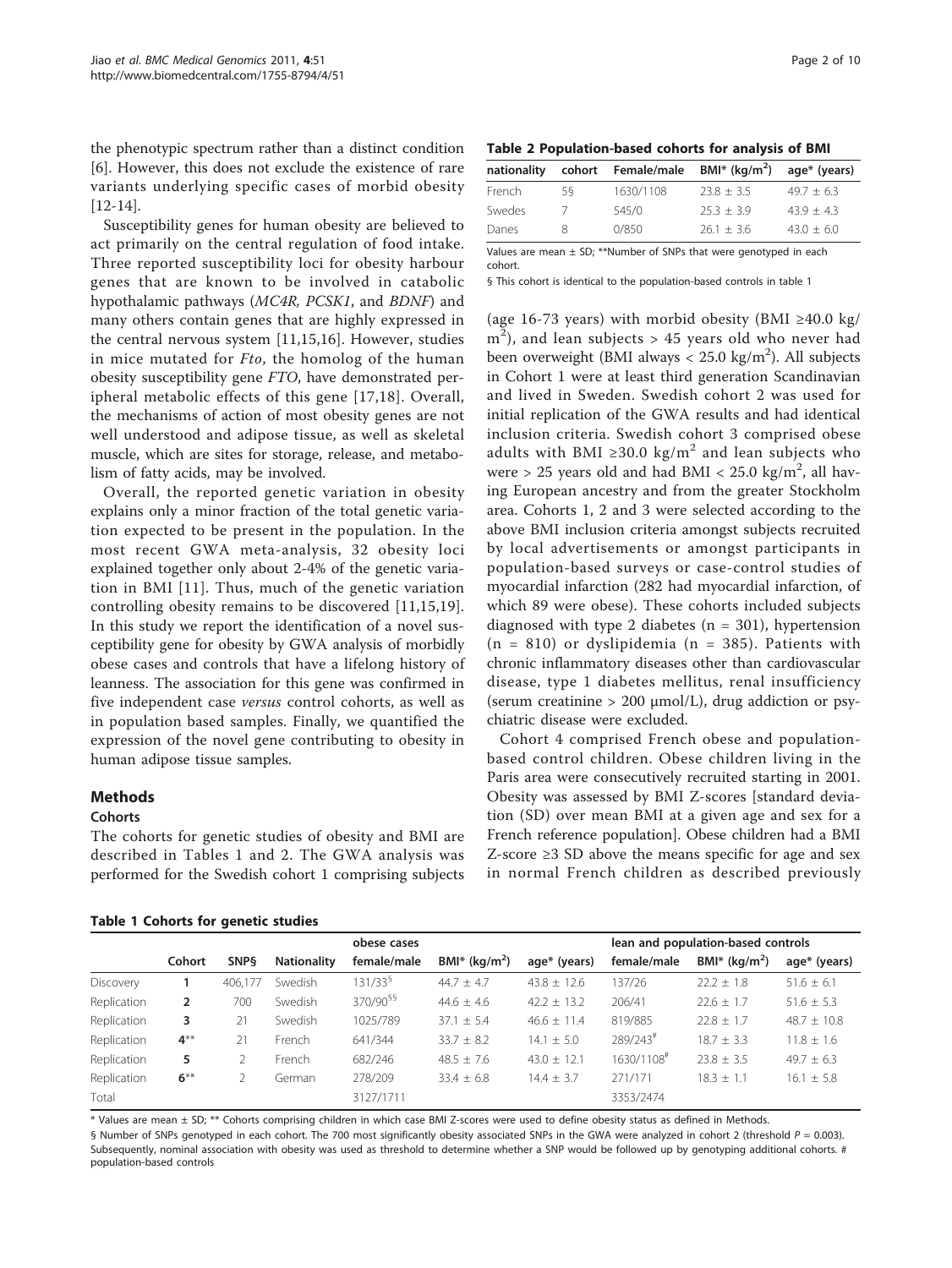[[20](#page-9-0),[21\]](#page-9-0). The control children participated in a population-based physical activity study [[22\]](#page-9-0). Phenotypes were collected before the physical activity intervention.

Cohort 5 comprised adult French obese cases and population-based control subjects. Obese adults living in the Paris area were consecutively recruited and had morbid obesity (BMI ≥40.0 kg/m $^2$ ). The adults in the control group were participants of SU.VI.MAX, which is a study to test antioxidant supplementation [[23\]](#page-9-0). A subset of 2738 subjects living in Paris was used as controls in the present study. Phenotypes were collected at study entry. Women are more likely to respond to advertisements for participation in obesity research, which explains the female-biased gender ratio in cohorts 1 and 2, and among the obese in cohorts 4 and 5.

Cohort 6 encompassed German extremely obese children and adolescents (mean BMI Z score  $4.6 \pm 2.3$ ) and adult lean controls (mean BMI Z score:  $-1.4 \pm 0.4$ ) (for details see [[3\]](#page-8-0)). The BMI of the obese patients was above the 90th BMI percentile for German children and adolescents (see [http://www.mybmi.de\)](http://www.mybmi.de). 91% of the obese patients had a BMI above the 97th percentile. The lean adult controls were all students at Marburg University.

In order to assess the association between SNPs and BMI, two additional population-based adult cohorts were genotyped, besides the controls in cohort 4 (Table [2\)](#page-1-0). Cohort 7 encompassed 545 adult women who were recruited in Stockholm (see [[24\]](#page-9-0) for details). Cohort 8 encompassed 850 Danish men randomly selected from the mandatory draft board examinations 1943-1977 and investigated 1998-2000 (see [[25](#page-9-0)] for details). Thus, 2175 women (mean age 47 years) and 1958 men (mean age 50 years) were genotyped in the population-based survey. The population based cohorts 7 and 8 contained very few subjects with morbid obesity and were therefore not included in the meta-analysis of obesity in cases versus controls. Case-control and populationbased samples have apparently no familial links although relatedness has not been firmly tested. However, the absence of apparent relatedness in cohort 1 was supported by the strong overlap between expected and observed p-values in the Q-Q plot (additional file [1](#page-8-0), Figure S1).

Subjects included in analysis of human abdominal subcutaneous adipose tissue were from cohort 3 (see above). In these studies obesity was defined as BMI > 30 kg/m $^2$  and leanness as BMI < 25 kg/m $^2$ . All subjects were healthy according to self-report. Expression of specific genes in relation to obesity was investigated in seven lean (5 women and 2 men with BMI 23.3 ± 1.7  $\text{kg/m}^2$  and age 33.0  $\pm$  9.8 years) and seven obese subjects (6 women and 1 man with BMI 34.4  $\pm$  5.9 kg/m<sup>2</sup> and age  $48.6 \pm 12.2$ ).

## Ethical approval

The studies had been approved by the local Ethics Committee. Each subject gave informed written consent to the study. For subjects less than 18 years of age, authorization was obtained from the parents.

#### Genotyping

The strategy used to find obesity genes is shown in Figure [1.](#page-3-0) The GWA study was performed for Cohort 1 on the Affymetrix 500K Gene chip arrays (Affymetrix, Santa Clara, CA) assaying 489,922 autosomal SNPs. Genotypes were first called using the DM model implemented in GeneChip® Genotyping Analysis Software (GTYPE) Version 4.0 (Affymetrix) with default parameters. All arrays had call rates ≥93% and were then assessed using the BRLMM model. The average call rate based on the BRLMM model was 98.6%. Quality control of SNPs was performed as described in the additional file [1](#page-8-0). After quality control, a total of 406,177 autosomal SNPs were analyzed for association with obesity. The additional file [1](#page-8-0), Table S1, shows the result of the quality control and chromosomal distribution of analyzed SNPs.

The statistical power of cohort 1 was limited and we did not expect to obtain genome-wide significance in this discovery cohort. We therefore followed up a large number of nominally significant obesity-associated SNPs in a step-wise manner by genotyping additional cohorts, starting with cohort Swedish 2. We selected the 755 SNPs with the lowest p-values for allelic association with obesity in the GWA study, with the exception that for SNPs in close linkage disequilibrium according to our GWA data (SNPs which were carried on identical haplotypes according to HaploView with default settings) only one was included for further analysis, for genotyping using Illumina Golden Gate assays (Illumina Inc.). Thus, the 755 SNPs represented unlinked loci across the human genome. 755 SNPs were chosen since this number would maximize the efficient use of the genotyping platform. As a consequence of the applied selection method the threshold for following up and genotyping a SNP in cohort 2 was a p-value of 0.003 (pvalue range 0.003 to  $1.17 \times 10^{-6}$ ) for association with obesity in the GWA. Of the SNPs selected for followup, 700 were successfully genotyped.

Subsequent genotyping for cohorts 3, 4, and 5 (cases), and 7 were performed with matrix-assisted laser desorption/ionization time-of-flight mass spectrometry (SEQUENOM). The SU.VI.MAX control cohort 5 and the cohort 8 were genotyped by TaqMan (Applied Biosystems, Foster City, CA and K Biosciences, Herts, UK, respectively). Thus all above cohorts were de novo genotyped in this project. By contrast for cohort 7 we performed in silico replication using available Affymetrix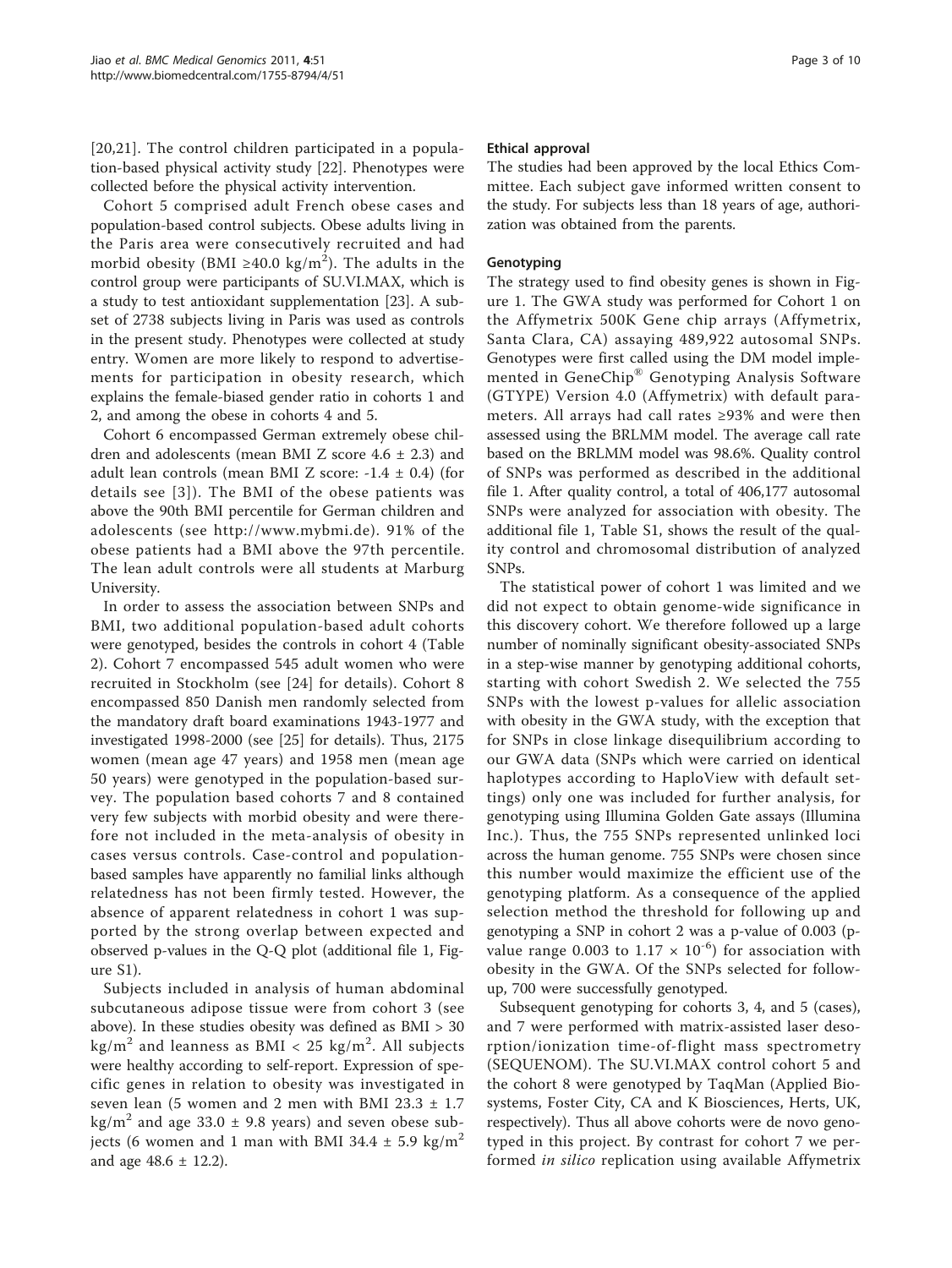<span id="page-3-0"></span>

6.0 GWA genotypes [[3](#page-8-0)]. All of cohort 1 and cohort 2 were genotyped twice for rs2116830 with different methods and all genotypes were concordant between platforms.

## Adipose tissue samples

Abdominal subcutaneous biopsies were obtained during elective surgery for non-malignant disorders after an overnight fast. Fat cells were isolated as described [[26](#page-9-0)]. Adipose tissue pieces (300 mg) or 200 μl isolated

adipocytes were immediately frozen in liquid nitrogen and kept at -70°C for subsequent RNA isolation.

## cDNA synthesis and quantitative real-time PCR

Total RNA was extracted from adipose tissue samples and transcribed to cDNA as described previously [[27](#page-9-0)]. KCNMA1 and the reference gene 18S were quantified using SYBR Green-based quantitative real-time PCR (qRT-PCR). Primers were for KCNMA1: 5'- CAGAAGT TGGCTTGGTTTGAG -3' and 5'- ATGGAGAGCA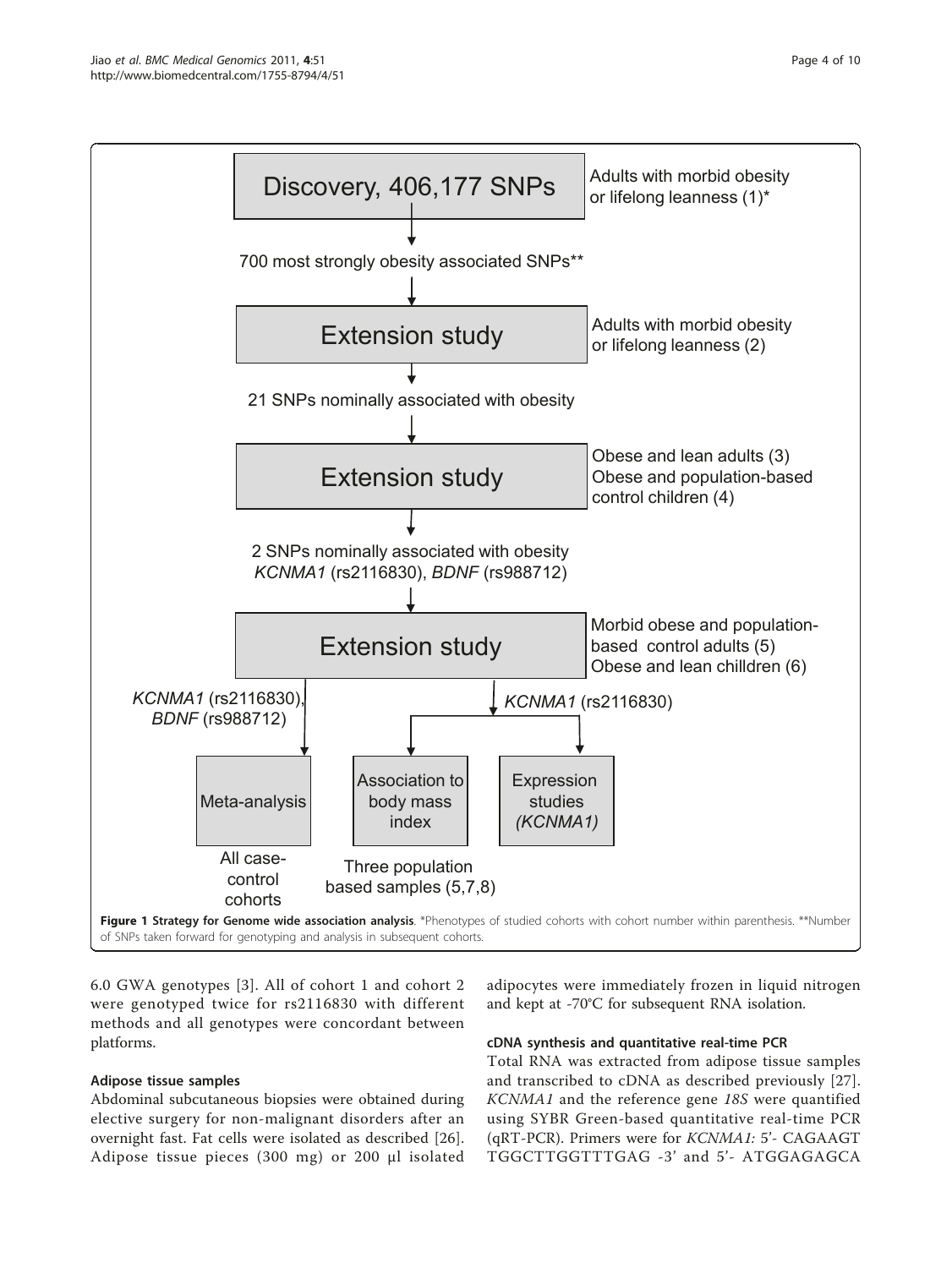GATTCACCAG -3', and for 18S: 5'- CACATGGCCTC-CAAGGAGTAAG -3' and 5'- CCAGCAGTGAGGGT CTCTCT -3'. 5 ng of cDNA was mixed with gene specific primers (final concentration 300 nM) and IQ™ SYBR Green supermix (Bio-Rad Laboratories, Hercules, CA, USA) and amplified with an iCycler IQ (Bio-Rad Laboratories, Hercules, CA, USA) according to the manufacturer's instructions. Dissociation curve analyses and agarose gel electrophoresis were used to validate that a single amplicon was amplified. All reactions were run in duplicate. Relative gene expression was calculated using a direct comparative method (User Bulletin #2, Applied Biosystems).

## Statistical analysis

Hardy-Weinberg equilibrium (HWE) of the genotypic frequencies among cases and controls were tested separately prior to association analyses. P< 0.001 in controls was used as cut-off for exclusion of failed SNPs from further analysis. This is a conventional cut-off for exclusion of failed SNPs in GWA studies.

Association between single SNPs and obesity status was performed in the same manner in the GWA study and in the extension studies. Initially association was evaluated by allelic association; allele frequencies were compared between obese and control populations by the  $\chi^2$  test using in-house programs. We chose a test of allelic association since we had no a priori assumption which genetic model best explains SNP association with obesity. Distribution of p-values in the GWA study was presented as Q-Q and Manhattan plots, which were generated using the R package [\[28\]](#page-9-0). We performed meta-analysis of the association between obesity and individual SNPs across the six investigated case-control cohorts. The inverse variance method was used for pooling of cohort results. The combination of data and the combined value of the odds ratio (OR) and 95% confidence interval (C.I.) were calculated using the random effects estimate method implemented in the R package, and meta-analysis plots were generated using the R package. For the genetic loci that displayed genome-wide allelic association with obesity, model-based tests were carried out to evaluate association of genotype with obesity using logistic regression implemented in PLINK [\[29](#page-9-0)]. Models were tested for the effect allele [[30](#page-9-0)].

rs2116830 was evaluated for association with BMI in population-based cohorts by linear regression as implemented in PLINK. The Wald test was performed to give asymptotic p-value for significance. Statistical power was calculated as described [\[31](#page-9-0)] based on mean and SD for BMI of all adult populations-based samples.

Differences in KCNMA1 mRNA between two groups were evaluated by two-sided unpaired Student's t test. Values are mean ± SD.

## Results

We performed a GWA analysis of morbidly obese cases and controls that have a lifelong history of leanness. The distribution of p-values for all SNPs that were analyzed for association with obesity is shown in the additional file [1,](#page-8-0) Figure S1 (Q-Q plot) and S2 (Manhattan plot). No SNP displayed genome-wide significant association with obesity in the GWA, that is  $P < 10^{-7}$ . The SNPs showing the strongest association in the GWA were analyzed in additional case-control cohorts 700 SNPs were successfully genotyped in cohort 2. Of these, 23 were nominally associated with obesity with consistent effect direction as observed for the GWA (additional file [1,](#page-8-0) Table S2). 21 of these SNPs (one SNP assay failed and another SNP had already been investigated as a candidate gene [[32](#page-9-0)]) were subsequently analyzed in Swedish cohort 3 and French cohort 4. Two of the 21 SNPs displayed consistent effect direction and nominal significant association with obesity in these cohorts, rs2116830, and rs988712 (additional file [1,](#page-8-0) Table S2, Table [3](#page-5-0)). These two SNPs were subject to further confirmation.

The G-allele of rs2116830, located in intron 28 of the gene Potassium channel, calcium activated, large conductance, subfamily M, alpha member (KCNMA1) on chromosome 10, showed consistent effect direction and significant allelic association with obesity in the French cohort 5 comprising morbidly obese adults and population-based adult control subjects ( $P = 0.0017$ ), but not in the German cohort 6 comprising morbidly obese youth and adult lean controls  $(P = 0.35)$  (Table [3,](#page-5-0) Figure [2A\)](#page-5-0). The overall meta-analysis p-value for cases vs controls showed genome-wide significance ( $P = 2.82 \times 10^{-10}$ ) with an odds ratio (OR) of 1.26 [95% C.I. 1.12-1.41], with no statistical evidence for heterogeneity in impact on obesity between cohorts (Figure [2A](#page-5-0)). The impact of the G-allele of rs2116830 on obesity under different genetic models was tested in a joint analysis of all case-control cohorts. The recessive,  $P = 2.5 \times 10^{-9}$  (OR 1.30 [95% C.I. 1.19-1.42]), but not the additive or dominant genetic model reached genome-wide significance (Table [4\)](#page-6-0).

rs988712\*G, which is located 113,058 base pairs downstream of the established obesity locus BDNF on chromosome 11 [[8\]](#page-8-0), showed consistent effect direction and was significantly associated with obesity in the French cohort 5 ( $P = 0.0020$ ), but not in the German cohort 6 ( $P = 0.135$ ). The overall meta-analysis p-value for association with obesity showed genome-wide significance ( $P = 5.2 \times 10^{-17}$ ) with an OR of 1.36 [95% C.I. 1.20-1.55] (Figure [2B\)](#page-5-0). There was statistical evidence for heterogeneity in impact on obesity between cohorts for rs988712 ( $P = 0.027$ ). Additive, dominant and recessive genetic models reached genome-wide significance and the G-allele of rs988712 was associated with obesity in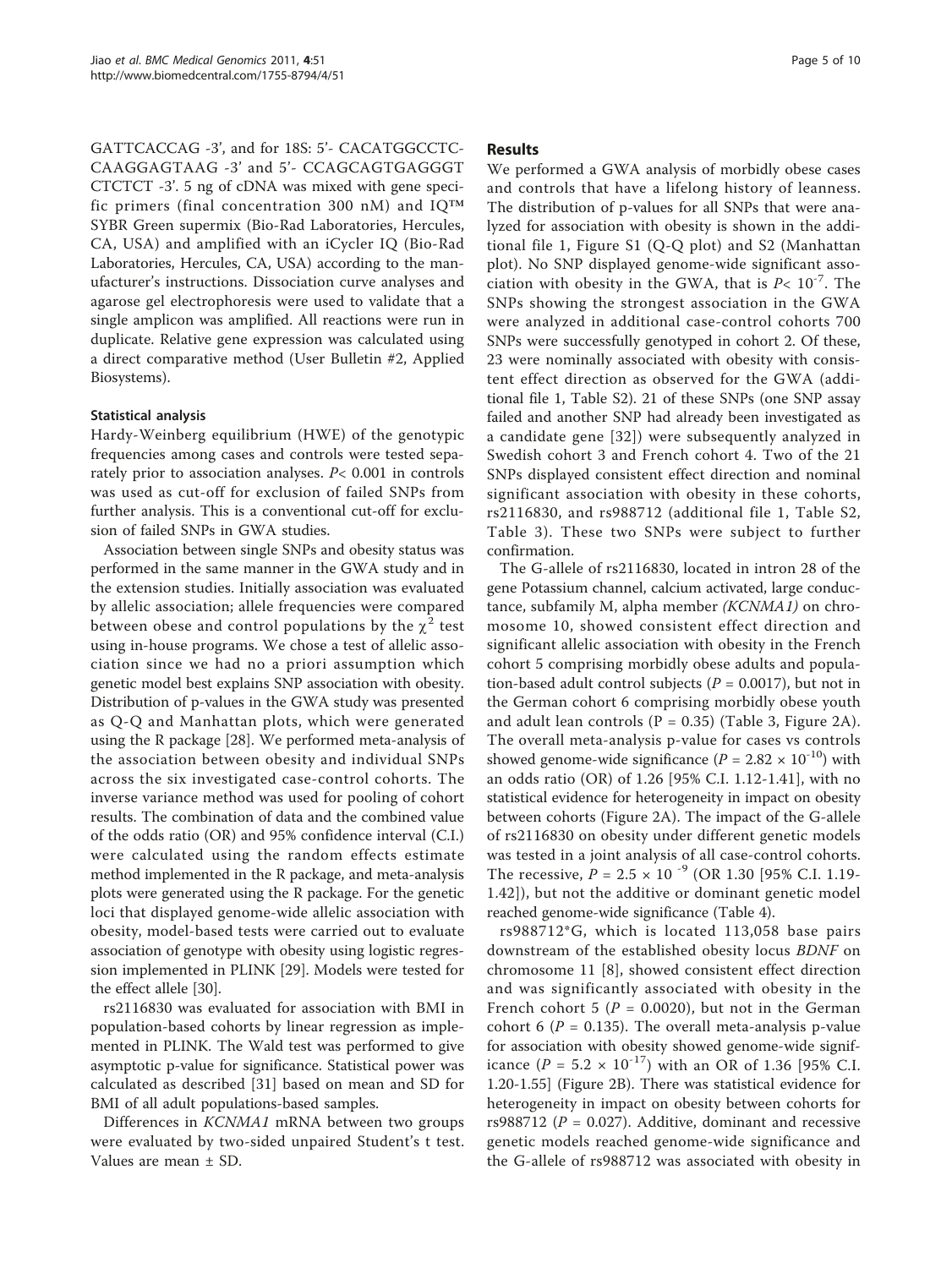| Chr. | Gene          | Effect allele* | Cohort**       | Call rate (%) | Obese         |    | Controls      |    | P§§                   |
|------|---------------|----------------|----------------|---------------|---------------|----|---------------|----|-----------------------|
|      |               |                |                |               | GG/GT/TT      | %§ | GG/GT/TT      | %S |                       |
| 10   | <b>KCNMA1</b> | rs2116830G     |                | 98            | 121/35/4      | 87 | 91/59/9       | 76 | $5.0 \times 10^{-04}$ |
|      |               |                | $\overline{2}$ | 99            | 314/126/9     | 84 | 153/74/13     | 79 | 0.019                 |
|      |               |                | 3              | 99            | 1232/499/53   | 83 | 1108/522/61   | 81 | 0.018                 |
|      |               |                | $\overline{4}$ | 98            | 684/232/25    | 85 | 348/161/16    | 82 | 0.024                 |
|      |               |                | 5              | 97            | 598/263/26    | 82 | 1065/576/81   | 79 | 0.0017                |
|      |               |                | 6              | 100           | 318/125/9     | 83 | 295/128/12    | 84 | 0.35                  |
|      |               |                | Pooled         |               | 3267/1180/126 |    | 3060/1520/192 |    | $2.8 \times 10^{-10}$ |
| 11   | <b>BDNF</b>   | rs988712G      |                | 91            | 104/53/4      | 81 | 86/67/10      | 73 | 0.0017                |
|      |               |                | $\overline{2}$ | 99            | 300/140/13    | 82 | 139/83/16     | 76 | 0.0095                |
|      |               |                | 3              | 99            | 1126/590/66   | 80 | 976/595/112   | 76 | 3.9E-05               |
|      |               |                | $\overline{4}$ | 98            | 609/283/34    | 81 | 273/199/50    | 71 | $2.2 \times 10^{-9}$  |
|      |               |                | 5              | 95            | 540/290/41    | 79 | 942/642/106   | 75 | 0.0019                |
|      |               |                | 6              | 99            | 273/148/25    | 78 | 246/151/33    | 75 | 0.13                  |
|      |               |                | Pooled         |               | 2952/1504/183 |    | 2662/1737/327 |    | $5.2 \times 10^{-17}$ |

## <span id="page-5-0"></span>Table 3 GWA SNPs with confirmed allelic association with obesity in extension studies

\* All SNPs are in HWE with P> 0.05. \*\* Details about cohorts are given in table 1. § Frequency of effect allele among obese cases and controls. §§ Allele frequencies were compared by Chi<sup>2</sup>-test.

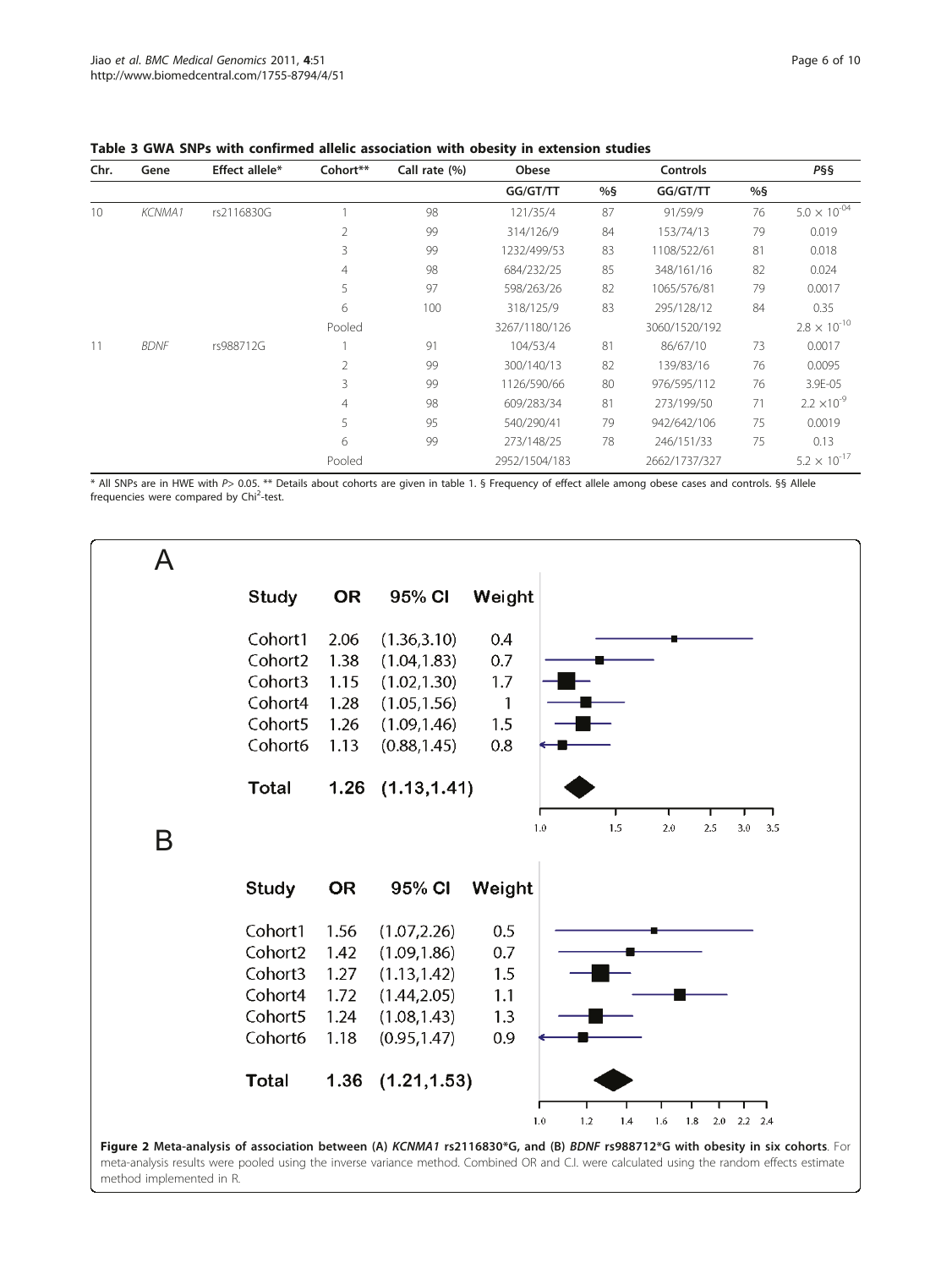| <b>SNP</b> | Gender | Genetic model | Obese (n)     | Control (n)   | OR (95% C.I.)         | P value§§              |
|------------|--------|---------------|---------------|---------------|-----------------------|------------------------|
| rs2116830  | All    | Additive*     | 3267/1280/126 | 3060/1520/192 | 1.27(1.13, 1.43)      | $4.2 \times 10^{-05}$  |
| (KCNMA1)   |        | Dominant**    | 4547/126      | 4580/192      | 1.51 (1.20, 1.89)     | 0.0004                 |
|            |        | Recessive§    | 3267/1406     | 3060/1712     | 1.30 (1.19, 1.42)     | $2.5 \times 10^{-09}$  |
|            | Male   | Additive      | 1127/475/48   | 1311/641/80   | 1.20(1.00, 1.44)      | 0.055                  |
|            |        | Dominant      | 1602/48       | 1952/80       | 1.37 (0.95, 1.97)     | 0.092                  |
|            |        | Recessive     | 1127/523      | 1311/721      | 1.19(1.03, 1.36)      | 0.016                  |
|            | Female | Additive      | 2138/805/78   | 1747/879/111  | 1.32(1.14, 1.53)      | 0.00024                |
|            |        | Dominant      | 2943/78       | 2626/111      | 1.60(1.19, 2.14)      | 0.0019                 |
|            |        | Recessive     | 2138/883      | 1747/990      | 1.37(1.23, 1.53)      | $2.0 \times 10^{-08}$  |
| rs988712   | All    | Additive      | 2952/1504/183 | 2662/1737/327 | 1.41 (1.28, 1.55)     | $1.1 \times 10^{-12}$  |
| (BDNF)     |        | Dominant      | 4456/183      | 4399/327      | $1.81$ $(1.50, 2.18)$ | $3.7 \times 10^{-10}$  |
|            |        | Recessive     | 2952/1687     | 2662/2064     | 1.36(1.25, 1.47)      | $6.2 \times 10^{-13}$  |
|            | Male   | Additive      | 1041/519/82   | 1106/753/140  | 1.27(1.10, 1.46)      | 0.0011                 |
|            |        | Dominant      | 1560/82       | 1859/140      | 1.43 (1.08, 1.90)     | 0.012                  |
|            |        | Recessive     | 1041/601      | 1106/893      | 1.40(1.22, 1.60)      | $8.7 \times 10^{-07}$  |
|            | Female | Additive      | 1909/985/101  | 1554/983/187  | 1.51(1.33, 1.71)      | $1.47 \times 10^{-10}$ |
|            |        | Dominant      | 2894/101      | 2537/187      | 2.11 (1.65, 2.71)     | $3.4 \times 10^{-09}$  |
|            |        | Recessive     | 1909/1086     | 1554/1170     | 1.32 (1.19, 1.47)     | $2.4 \times 10^{-07}$  |

<span id="page-6-0"></span>Table 4 Association of SNPs with obesity under different genetic models

\* Numbers of subject with genotype GG, GT or TT, \*\* Numbers of subject with genotype GG or GT versus number of subjects with genotype TT, and § numbers of subject with genotype GG versus GT and T where G is the effect allele;

§§Model based analysis was carried out by logistic regression, se Statistical analysis.

both men and women (Table 4). Only two of seven obesity-associated SNPs in the BDNF region in [[8\]](#page-8-0), rs6265 and rs10501087, were genotyped in our GWA cohort. Neither showed strong LD with rs988712 in our cohort, r2 0.57-0.59.

For the new obesity susceptibility locus rs2116830 (KCNMA1) we performed quantitative trait analysis of BMI in three adult population-based samples,  $n = 4133$ in total (Table [1\)](#page-1-0). One of these cohorts (controls in French cohort 5) was also used in the case-control studies described above. For BMI we could detect 1.0 kg/ m<sup>2</sup> difference between genotypes with 93% power with nominal P of 0.001. There was neither significant association with BMI in any population alone, nor in joint analysis of all three populations (additional file [1,](#page-8-0) Table S3). (The same results were obtained when we included gender, age, and ethnicity in the analysis (results not shown). When we compared allele frequencies between obese cases and non-obese controls in the population based samples we observed consistent effect direction (additional file [1,](#page-8-0) Table S3) as in the case-control analysis of obesity in cohorts 1-5 described above (Table [2](#page-1-0)). The results were non-significant; however, this was expected as the total number of obese cases in the population-based samples was small. 48 subjects had BMI > 35 kg/m<sup>2</sup> and 267 subjects had BMI > 30 kg/m<sup>2</sup>.

We investigated to what extent our GWA replicated published obesity or BMI loci that had been identified by GWA analysis. For each of the more than 30 published loci, we selected one, or sometimes two, SNPs for which

the strongest association with obesity or BMI had been reported. 13 of these SNPs, which represented eleven loci, were analyzed for association with obesity in cohort 1. The remaining SNPs were not represented on the Affymetrix 500K Gene chip arrays used for the GWA or the SNP did not pass our quality control. Besides BDNF, our GWA study confirmed allelic association for MC4R with nominal P< 0.05 (additional file [1](#page-8-0), Table S4).

## Adipose tissue expression of KCNMA1 is increased in obesity

To elucidate potential mechanisms of action of KCNMA1 rs2116830 in obesity we determined mRNA levels of in human abdominal subcutaneous adipose tissue from obese and lean subjects. KCNMA1 mRNA was increased about fourfold in adipose tissue ( $P = 0.0001$ ) as well as isolated fat cells ( $P = 0.04$ ) derived from obese subjects compared to controls (Figure [3\)](#page-7-0).

## **Discussion**

We have identified one new susceptibility locus for obesity near KCNMA1 (rs2116830) and confirmed association with BDNF (rs988712) [[8\]](#page-8-0), by GWA analysis in a limited sample of morbidly obese and lean adults This study was followed up by genotyping of five additional European case-control cohorts. Both loci reached genome-wide significant association with obesity in metaanalysis of investigated cohorts [\[33](#page-9-0)].

Our exploratory GWA study was performed in morbidly obese subjects raising the question to what extent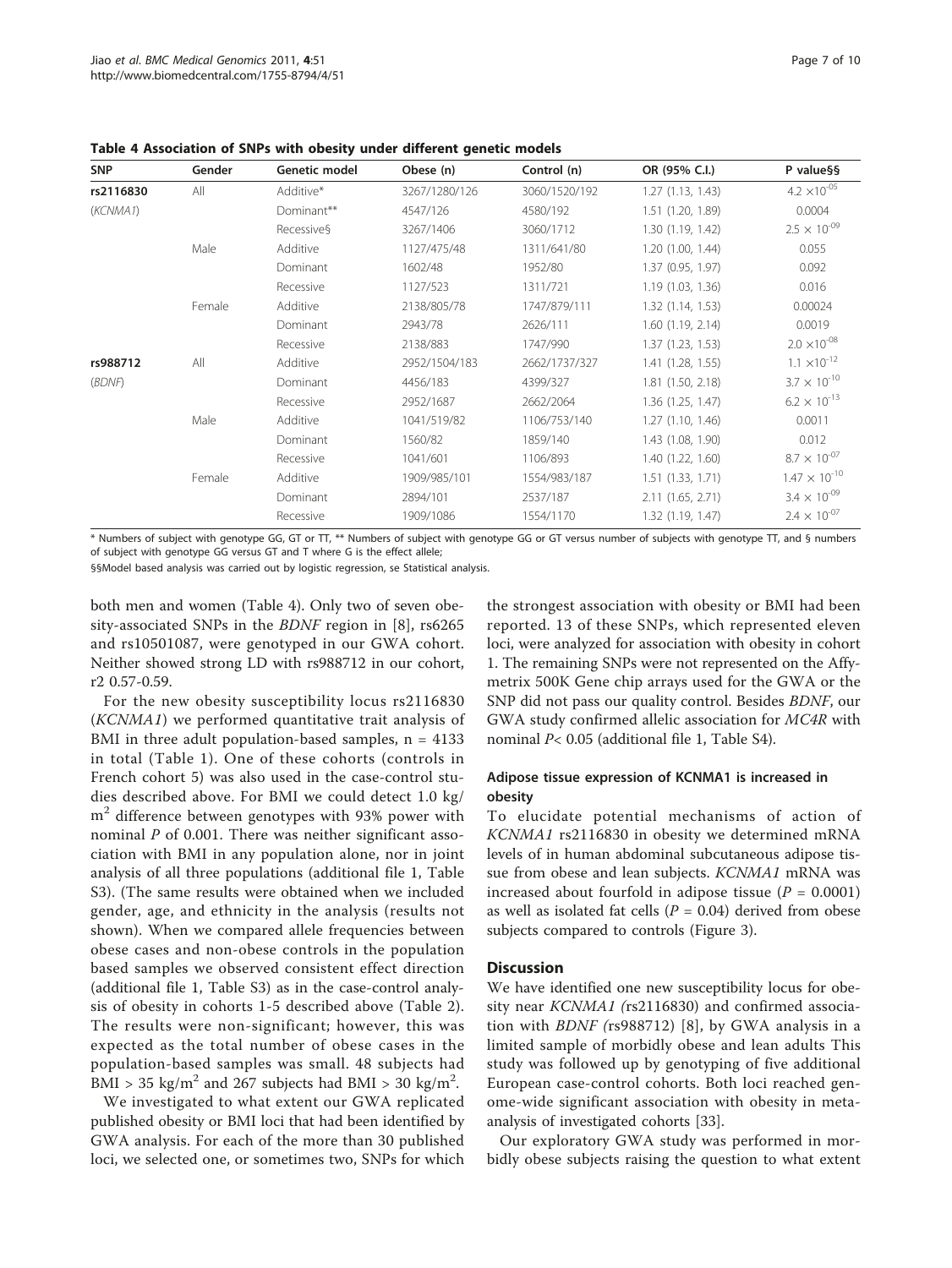<span id="page-7-0"></span>

the results are applicable to other groups of obese patients? Cotsapas et al proposed that severe obesity in most cases is a condition at the extreme of the phenotypic spectrum rather than a distinct condition, which suggests that the same genes are involved in all obese patient groups of the same ethnic origin [[6\]](#page-8-0). However, the susceptibility loci for morbid obesity identified by Meyre et al and Scherag et al seemed to have limited or no impact on BMI in the general population [\[7](#page-8-0)[,10\]](#page-9-0). This may also be true for the novel obesity gene KCNMA1 identified in this study. KCNMA1 rs2116830 was not associated to BMI in three population based samples. It is tempting to speculate that KCNMA1 is of minor importance for the development of a moderate increase in fat mass, but contribute to excessive accumulation of adipose tissue in obesity. However, the results from the population-based cohorts should be interpreted with caution as the gender-ratio differed widely between samples. The differences in gender-ratios between the different case-control cohorts were smaller and are thus less likely to confound the results.

Many longitudinal studies show a strong continuity from mild obesity in childhood to more severe obesity in adulthood [[34\]](#page-9-0). In addition, most obesity-susceptibility loci identified by GWA studies in adults are already associated with anthropometric traits in children/adolescents [[35\]](#page-9-0). Together, this supports a shared genetic background for early onset and morbid obesity. There are only few large cohorts available for studies of distinct forms of obesity. In order to obtain genome-wide significance we had to include cohorts with different forms of obesity in the case control analyses [adults with morbid obesity (BMI > 40 kg/m<sup>2</sup>), adult obesity (BMI 30-40 kg/m<sup>2</sup>), and childhood obesity]. The two susceptibility loci for obesity reported here, KCNMA1 and BDNF displayed nominal allelic association with obesity in each investigated adult case-control cohort. However, the associations of KCNMA1 and BDNF with childhood obesity are less evident and need to be comfirmed in additional cohorts; with both genes being

associated with obesity in French but not in German children. Joint analysis of our GWA data on morbid obese and lean adults, and the GWA data from Hinney's et al on obese children and adult lean controls may help to clarify to what extent morbid and childhood obesity have a similar genetic background [\[3](#page-8-0)].

Among obesity and BMI associated loci reported in other GWA studies, we could only confirm two, BDNF and MC4R. One weakness in our analysis was that we, due to a small sample sizes and different ethnicity, did not perform imputation of all BMI associated loci in published GWAs. Our analysis was therefore limited to published obesity-associated SNPs that produced high quality genotypes in our study, and encompassed only eleven out of more than 30 reported loci. The inability to confirm published obesity loci could be due to small sample size, different ethnicity, differences in sample selection and definition of phenotype. Obesity genes are not necessarily universally detected. Several obesity genes in previous GWAs could not be replicated in large European populations [\[36](#page-9-0),[37\]](#page-9-0). All published obesity loci detected by GWA confer a modest to small risk for obesity. This is also true for KCNMA1 and BDNF in this study. The odds ratio for developing obesity is 1.26 and 1.36, respectively, for these two loci. The heterogeneity between cohorts for impact of BDNF rs988712 on obesity may be due to differences in ethnicity, age, or severity of obesity, as well as low power.

In order to further evaluate mechanisms by which KCNMA1 could contribute to the pathogenesis of obesity we performed gene expression studies in adipose tissue and observed increased KCNMA1 mRNA expression in obesity. KCNMA1 encodes one subunit of the large-conductance voltage- and  $Ca(2+)$ -activated K+ channel (BK channel), which is implicated in human epilepsy, blood pressure regulation, and the risk of myocardial infarction [[38,39](#page-9-0)]. In addition, at cellular levels stimulation of KCNMA1 channels enhances proliferation of human pre-adipocytes in vitro [\[40\]](#page-9-0). The latter is intriguing since it has recently been shown that there is a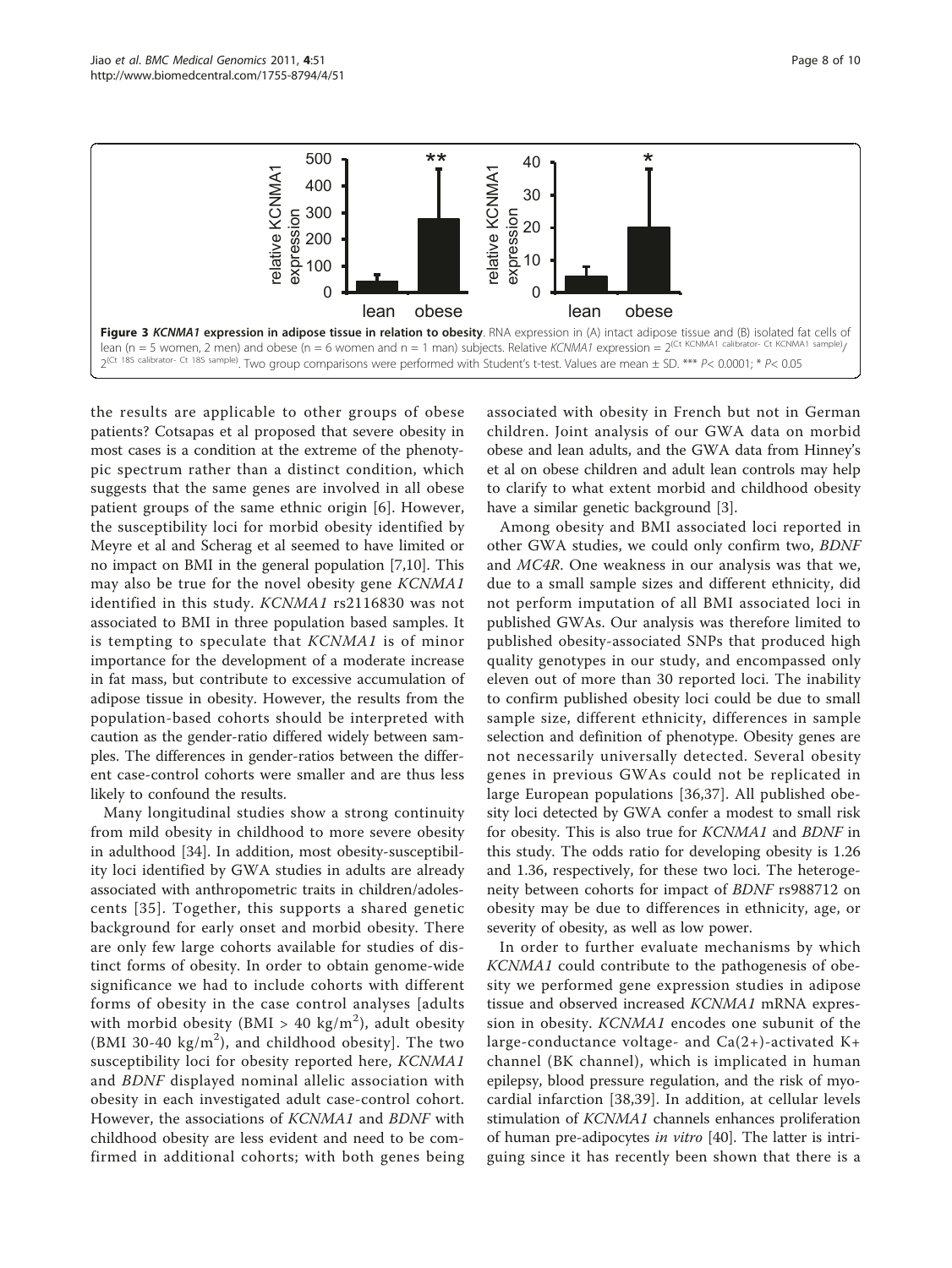<span id="page-8-0"></span>high rate of adipocyte turnover in vivo; with about 10% of fat cells being renewed annually [[41\]](#page-9-0). Furthermore, adipocyte number is a major determinant for the fat mass in adults [[41](#page-9-0)]. Thus, KCNMA1 could hypothetically contribute to obesity by increasing number of fat cells. We did not have access to tissue samples to study KCNMA1 expression in other organs, including the organ strongest implicated in regulation of food intake and obesity, the brain. We therefore cannot exclude a change of KCNMA1 expression y in other organs in association with obesity.

Besides small sample size there are other weaknesses in our GWA., e.g. we did not calculate power and ancestry principal components, nor did we formally test for relatedness between subjects.

## Conclusions

In conclusion, we identified *KCNMA1* as a novel susceptibility locus for obesity, which may promote obesity at least in part by acting in adipose tissue. Furthermore, we confirmed the previously described obesity locus BDNF. Further studies of KCNMA1 may highlight new targets for treating obesity.

## Additional material

[Additional file 1:](http://www.biomedcentral.com/content/supplementary/1755-8794-4-51-S1.DOC) Supplementary methods, figures and tables. This file contains additional methodological description of the GWA. It also contains Figure S1 with Q-Q and S2 with Manhattan plots. Finally this file contains Tables S1 showing chromosomal distribution of analyzed 500K SNPs, S2 showing results of replication genotyping, S3 showing association of rs2116830\*G with BMI and obesity in population-based samples, and S4 showing replication of published obesity and BMI loci identified by GWA.

#### Acknowledgements

This project was supported by grants from AFA (PA), the Swedish Heart and Lung Foundation (PA, AHA), the Swedish Research Council (PA, AHA, ID), Novo Nordic Foundation (ID), Swedish Diabetes Association (PA), the Knut and Alice Wallenberg Foundation and the Stockholm County Council (project 56218, AHA). This work is part of the project "Hepatic and adipose tissue and functions in the metabolic syndrome" (HEPADIP, see [http://www.](http://www.hepadip.org/) [hepadip.org/](http://www.hepadip.org/)), which is supported by the European Commission as an Integrated Project under the 6th Framework Programme (Contract LSHM-CT-2005-018734) and ADAPT FP7-Health-2007- A<http://www.adapt-eu.net> which is a  $7<sup>th</sup>$  Framework program supported by the European Commission) (PA). French DNA banks were supported by the Direction de la Recherche Clinique/Assistance Publique-Hôpitaux de Paris, the Programmes Hospitaliers de Recherche Clinique (AOR 02076), ALFEDIAM, and supports were obtained from region Ile de France (CK). Genotyping by the Illumina Golden Gate assay was performed by the SNP&SEQ technology platform in Uppsala (<http://www.genotyping.se>) with support from Uppsala University, Uppsala University hospital and the Knut and Alice Wallenberg foundation and by Francis Rousseau at Integragen, France (SUVIMAX cohort). The German GWA was funded by the German Ministry of Education & Research (NGFNplus: 01GS0820, JHE).

We are grateful to BEA, the bioinformatics and expression analysis core facility and MAF, the mutation analysis facility at the Karolinska Institute for performing expression and genotyping assays, and for excellent technical

support by Gaby Åström, Eva Sjölin, Elisabeth Dungner and Kerstin Wåhlén. We are indebted to Véronique Pelloux and Rohia Alili for DNA preparation.

#### Author details

<sup>1</sup>Department of Biosciences and Nutrition, Karolinska Institutet, SE-141 83 Huddinge, Sweden. <sup>2</sup>Clinical Research Centre, Karolinska University Hospital SE-141 57 Stockholm, Sweden. <sup>3</sup>Department of Medicine at Karolinska Institutet and Karolinska University Hospital, SE-141 86 Stockholm, Sweden. 4 INSERM, U-557/INRA U-1125, CNAM, UP13, CRNH-IdF, 93017 Bobigny, France; University Paris 13, 93017, Bobigny, France; AP-HP, Avicenne Hospital, 93017 Bobigny, France. <sup>5</sup>Cardiovascular Genetics Group, Atherosclerosis Research Unit, Department of Medicine Solna, Karolinska Institutet, SE-17176 Stockholm, Sweden. <sup>6</sup>Department of Medical Sciences, Molecular Medicine, Science for Life Laboratory, Uppsala University, Uppsala, Sweden. <sup>7</sup> Hagedorn Research Institute, Gentofte,, Copenhagen, Denmark. <sup>8</sup>Center of Basic Metabolic Research, Faculty of Health Sciences, University of Copenhagen, Denmark. <sup>9</sup>Institute for Preventive Medicine, Copenhagen University Hospital Center for Health and Society, Copenhagen, Denmark.<sup>10</sup>Department of Child and Adolescent Psychiatry of the University of Duisburg-Essen, Essen, Germany. 11INSERM, U-872, Nutriomique (team 7) 75006 Paris, France; University Pierre and Marie Curie-Paris 6, Cordeliers Research Center, 75006 Paris, France; AP-HP, Pitié-Salpétrière Hospital, 75013 Paris, France.

#### Authors' contributions

HJ, PA, ID, KDW and JK designed the study. HJ and DB analyzed the data. PA, JH, BD, SC, FvH, OP, TH, TIAS, JH, AH, and KC collected the samples. PA, ID, TA, JH, JK, and KDW were responsible for genotyping. PA and ID were responsible for mRNA measurements. HJ, PA and ID wrote the manuscript draft. All authors read and approved the final manuscript.

#### Competing interests

The authors declare that they have no competing interests.

Received: 17 December 2010 Accepted: 28 June 2011 Published: 28 June 2011

#### References

- 1. Herbert A, Gerry NP, McQueen MB, Heid IM, Pfeufer A, Illig T, Wichmann HE, Meitinger T, Hunter D, Hu FB, et al: [A common genetic variant is](http://www.ncbi.nlm.nih.gov/pubmed/16614226?dopt=Abstract) [associated with adult and childhood obesity.](http://www.ncbi.nlm.nih.gov/pubmed/16614226?dopt=Abstract) Science 2006, 312(5771):279-283.
- 2. Frayling TM, Timpson NJ, Weedon MN, Zeggini E, Freathy RM, Lindgren CM, Perry JR, Elliott KS, Lango H, Rayner NW, et al: [A common variant in the](http://www.ncbi.nlm.nih.gov/pubmed/17434869?dopt=Abstract) [FTO gene is associated with body mass index and predisposes to](http://www.ncbi.nlm.nih.gov/pubmed/17434869?dopt=Abstract) [childhood and adult obesity.](http://www.ncbi.nlm.nih.gov/pubmed/17434869?dopt=Abstract) Science 2007, 316(5826):889-894.
- 3. Hinney A, Nguyen TT, Scherag A, Friedel S, Bronner G, Muller TD, Grallert H, Illig T, Wichmann HE, Rief W, et al: [Genome wide association \(GWA\) study](http://www.ncbi.nlm.nih.gov/pubmed/18159244?dopt=Abstract) [for early onset extreme obesity supports the role of fat mass and](http://www.ncbi.nlm.nih.gov/pubmed/18159244?dopt=Abstract) [obesity associated gene \(FTO\) variants.](http://www.ncbi.nlm.nih.gov/pubmed/18159244?dopt=Abstract) PLoS One 2007, 2(12):e1361.
- Liu YJ, Liu XG, Wang L, Dina C, Yan H, Liu JF, Levy S, Papasian CJ, Drees BM, Hamilton JJ, et al: [Genome-wide association scans identified CTNNBL1 as](http://www.ncbi.nlm.nih.gov/pubmed/18325910?dopt=Abstract) [a novel gene for obesity.](http://www.ncbi.nlm.nih.gov/pubmed/18325910?dopt=Abstract) Hum Mol Genet 2008, 17(12):1803-1813.
- 5. Loos RJ, Lindgren CM, Li S, Wheeler E, Zhao JH, Prokopenko I, Inouye M, Freathy RM, Attwood AP, Beckmann JS, et al: [Common variants near MC4R](http://www.ncbi.nlm.nih.gov/pubmed/18454148?dopt=Abstract) [are associated with fat mass, weight and risk of obesity.](http://www.ncbi.nlm.nih.gov/pubmed/18454148?dopt=Abstract) Nat Genet 2008, 40(6):768-775.
- Cotsapas C, Speliotes EK, Hatoum IJ, Greenawalt DM, Dobrin R, Lum PY, Suver C, Chudin E, Kemp D, Reitman M, et al: [Common body mass index](http://www.ncbi.nlm.nih.gov/pubmed/19553259?dopt=Abstract)[associated variants confer risk of extreme obesity.](http://www.ncbi.nlm.nih.gov/pubmed/19553259?dopt=Abstract) Hum Mol Genet 2009, 18(18):3502-3507.
- 7. Meyre D, Delplanque J, Chevre JC, Lecoeur C, Lobbens S, Gallina S, Durand E, Vatin V, Degraeve F, Proenca C, et al: [Genome-wide association](http://www.ncbi.nlm.nih.gov/pubmed/19151714?dopt=Abstract) [study for early-onset and morbid adult obesity identifies three new risk](http://www.ncbi.nlm.nih.gov/pubmed/19151714?dopt=Abstract) [loci in European populations.](http://www.ncbi.nlm.nih.gov/pubmed/19151714?dopt=Abstract) Nat Genet 2009, 41(2):157-159.

8. Thorleifsson G, Walters GB, Gudbjartsson DF, Steinthorsdottir V, Sulem P, Helgadottir A, Styrkarsdottir U, Gretarsdottir S, Thorlacius S, Jonsdottir I, et al: [Genome-wide association yields new sequence variants at seven](http://www.ncbi.nlm.nih.gov/pubmed/19079260?dopt=Abstract) [loci that associate with measures of obesity.](http://www.ncbi.nlm.nih.gov/pubmed/19079260?dopt=Abstract) Nat Genet 2009, 41(1):18-24.

9. Willer CJ, Speliotes EK, Loos RJ, Li S, Lindgren CM, Heid IM, Berndt SI, Elliott AL, Jackson AU, Lamina C, et al: [Six new loci associated with body](http://www.ncbi.nlm.nih.gov/pubmed/19079261?dopt=Abstract)